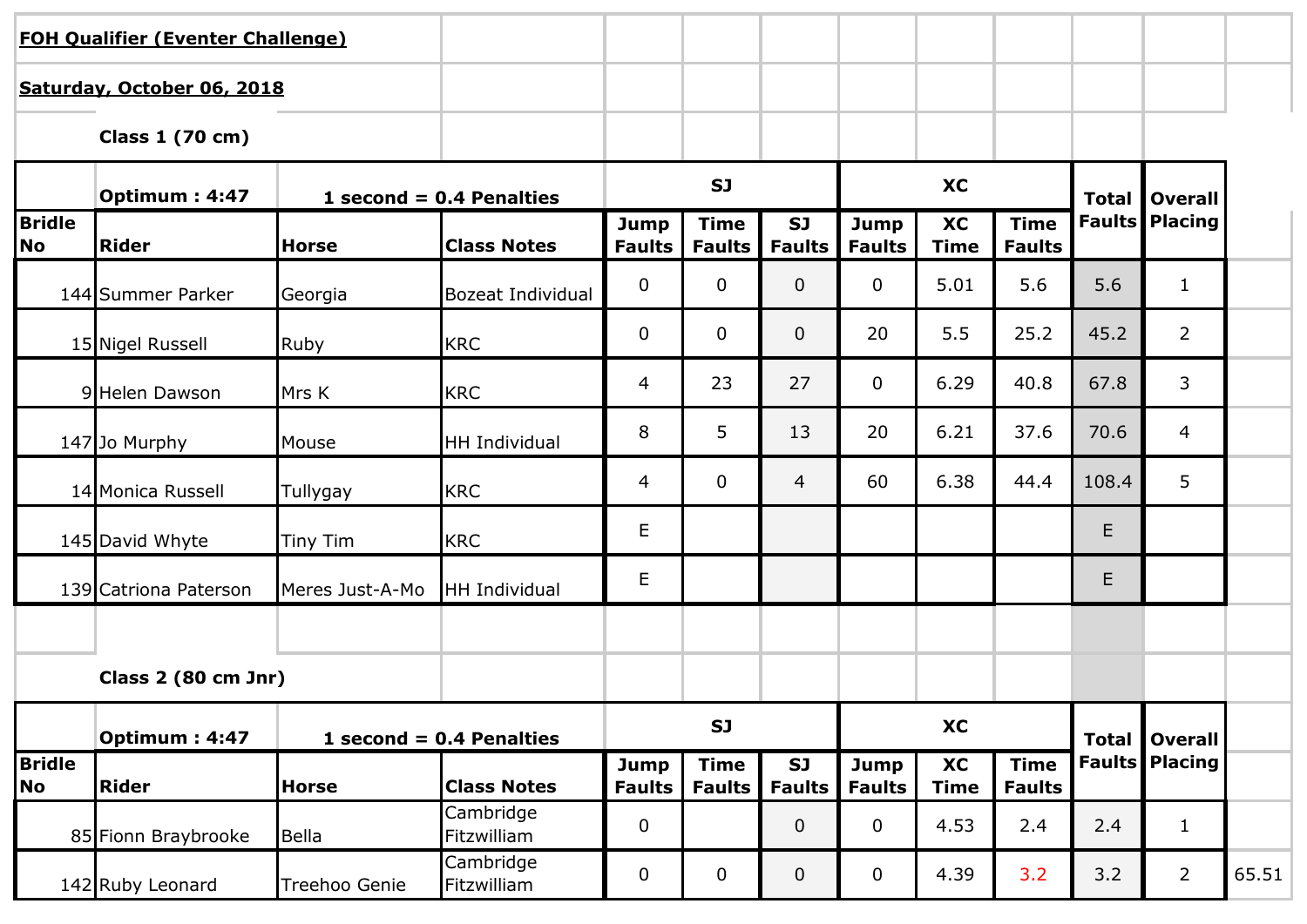| 94 Lily Sandford   | <b>Key Manor Sky</b>                | Shillington Team         | $\mathbf 0$    | $\mathbf 0$ | 0              | $\mathbf 0$ | 4.55 | 3.2            | 3.2  | 3              | 71.46 |
|--------------------|-------------------------------------|--------------------------|----------------|-------------|----------------|-------------|------|----------------|------|----------------|-------|
| 45 Katy-Mai Guiney | Paint me proud                      | <b>HH Individual</b>     | 4              | $\mathbf 0$ | $\overline{4}$ | $\mathbf 0$ | 4.49 | 0.8            | 4.8  | 4              |       |
| 87 Paige Dodman    | Nothing But<br>Trouble              | Cambridge<br>Fitzwilliam | $\mathbf 0$    |             | 0              | 20          | 4.4  | $-2.8$         | 17.2 | 5              |       |
| 91 Ellie Mullem    | Crossowen<br>Lochlan                | Shillington Team         | 12             | 12          | 24             | $\mathbf 0$ | 4.47 | $\mathbf 0$    | 24   | 6              |       |
| 110 Sophie Coles   | Clady Lad                           | <b>RFRC - Acorns</b>     | 4              |             | 4              | 20          | 4.42 | $\overline{2}$ | 26   | $\overline{7}$ |       |
| 93 Emily Brown     | Amber                               | Shillington Team         | $\overline{0}$ |             | $\mathbf 0$    | $\mathbf 0$ | 6.19 | 36.8           | 36.8 | 8              |       |
| 89 Jessica Cahn    | The Grey Man                        | Cambridge<br>Newnham     | $\mathbf 0$    |             | 0              | 20          | 5.36 | 19.6           | 39.6 | 9              |       |
| 64 Max Griggs      | Native Mountain                     | Bozeat individual        | $\mathbf 0$    | $\mathbf 0$ | $\overline{0}$ | 20          | 5.5  | 25.2           | 45.2 | 10             |       |
| 90 Lillie May      | Rosemount Prince Cambridge<br>Danny | Newnham                  | 12             | 20          | 32             | 20          | 5.44 | 22.8           | 74.8 | 11             |       |
| 1 Imogen Anthony   | Senta                               | <b>KRC INdividual</b>    | E              |             | E              | E           |      |                | E    |                |       |
| 67 Teagan Summers  | <b>Deks Edition</b>                 | <b>MK Individual</b>     | $\mathbf 0$    |             | 0              | E           |      |                | E    |                |       |
| 84 Anna Braybrooke | Daisy Imp                           | Cambridge<br>Fitzwilliam | 12             | 18          | 30             | E           |      |                | E    |                |       |
| 88 Alana Bailey    | <b>Silver Sprite</b>                | <b>RFRC - Acorns</b>     | 12             | 17          | 29             | E           |      |                | E    |                |       |
| 109 Harriett Pacey | Skyes the Limit                     |                          | $\mathbf 0$    |             | $\mathbf 0$    | E           |      |                | E    |                |       |
| 92 Jess Hackney    | <b>Bodach Glas</b>                  | Shillington Team         | 12             | 13          | 25             | E           |      |                | E    |                |       |
| 111 Sarah Udall    | Mr Darcy                            | <b>RFRC - Acorns</b>     | 8              | 9           | 17             | E           |      |                | E    |                |       |
| 112 Eliza Donnelly | Mrs Brown                           | RFRC - Acorns            | R              |             | R              |             |      |                | R.   |                |       |
| 46 Ava Sambrook    | Kilmurray Rocket                    | HH individual            | W              |             | W              |             |      |                | W    |                |       |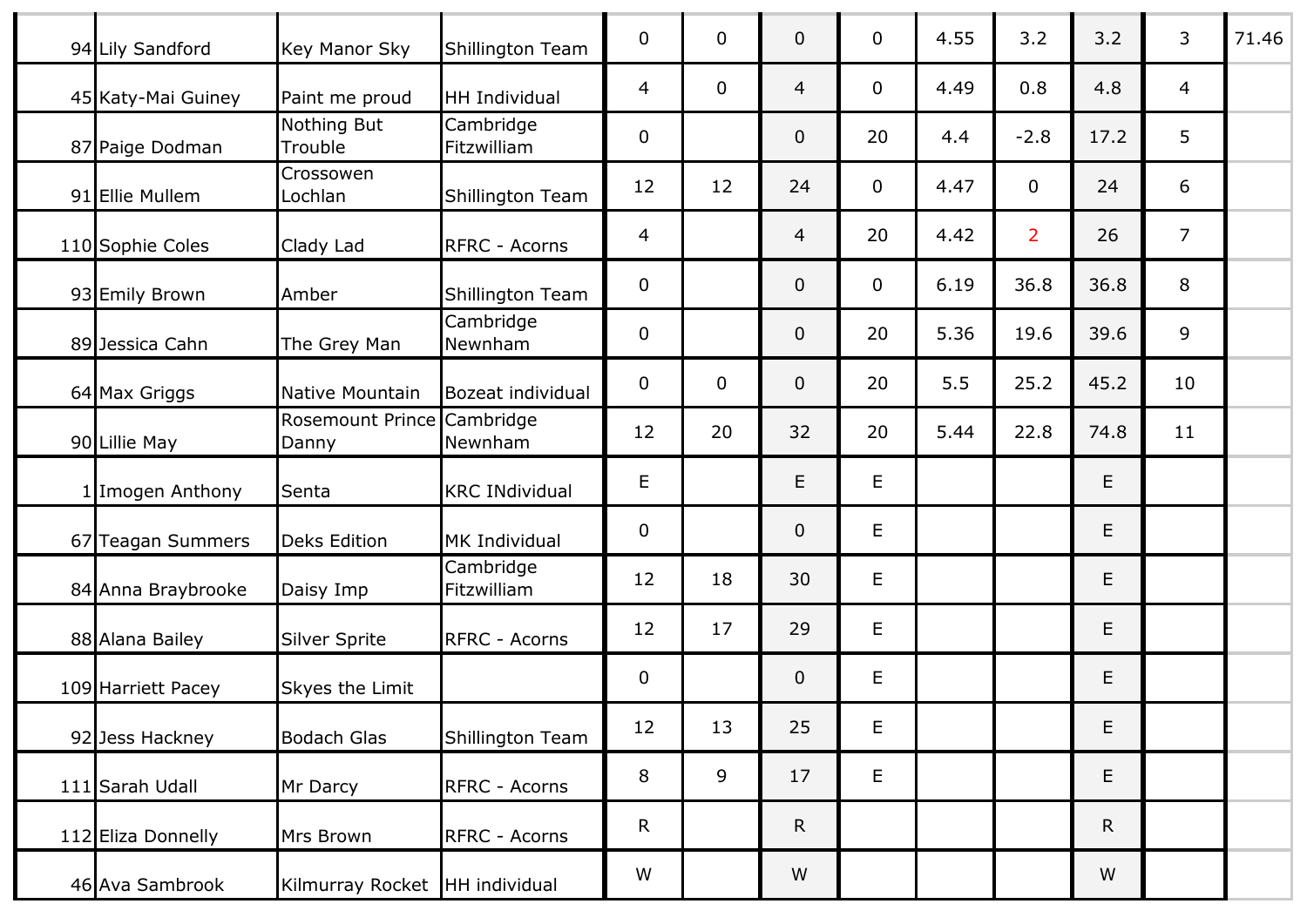|                     | 48 Sam Hart-Smith                  | <b>Oliver Twist</b>     | Stevenage indiv             |                              |                              | W                          |                              |                          |                              | W              |                         |       |
|---------------------|------------------------------------|-------------------------|-----------------------------|------------------------------|------------------------------|----------------------------|------------------------------|--------------------------|------------------------------|----------------|-------------------------|-------|
|                     |                                    |                         |                             |                              |                              |                            |                              |                          |                              |                |                         |       |
|                     | Class 3 (80 cm Snr)                |                         |                             |                              |                              |                            |                              |                          |                              |                |                         |       |
|                     | Optimum: 4:47                      |                         | 1 second = $0.4$ Penalties  |                              | <b>SJ</b>                    |                            |                              | <b>XC</b>                |                              | <b>Total</b>   | <b>Overall</b>          |       |
| <b>Bridle</b><br>No | <b>Rider</b>                       | <b>Horse</b>            | <b>Class Notes</b>          | <b>Jump</b><br><b>Faults</b> | <b>Time</b><br><b>Faults</b> | <b>SJ</b><br><b>Faults</b> | <b>Jump</b><br><b>Faults</b> | <b>XC</b><br><b>Time</b> | <b>Time</b><br><b>Faults</b> |                | <b>Faults   Placing</b> |       |
|                     | 24 Catriona Paterson               | Titus' Lady<br>Chocolat | <b>HH Hendricks</b>         | $\mathbf 0$                  | $\overline{0}$               | $\overline{0}$             | $\mathbf 0$                  | 4.47                     | $\mathbf 0$                  | $\overline{0}$ | $\mathbf{1}$            | 68.21 |
|                     | 29 Sarah Grout                     | <b>Classic Mellidy</b>  | <b>HH Haymans</b>           | $\mathbf 0$                  | $\mathbf 0$                  | $\mathbf 0$                | $\overline{0}$               | 4.47                     | $\mathbf{0}$                 | 0              | $\overline{2}$          | 71.43 |
|                     | 117 Gemma Elmore                   | Peruvian Opal           | RFRC - Oak                  | $\mathbf 0$                  | $\mathbf 0$                  | $\mathbf 0$                | $\mathbf 0$                  | 4.44                     | 1.2                          | 1.2            | 3                       |       |
|                     | 3 Sylvia Wajzner                   | Cornagower Blue         | <b>KRC Hawks</b>            | $\mathbf 0$                  | $\mathbf 0$                  | 0                          | $\overline{0}$               | 4.53                     | 2.4                          | 2.4            | $\overline{4}$          | 65.72 |
|                     | 148 Emily Miles-Thomas Fuinnseolge | <b>Ath Na</b>           | <b>HH Individual</b>        | $\mathbf 0$                  | $\mathbf 0$                  | $\overline{0}$             | $\overline{0}$               | 4.53                     | 2.4                          | 2.4            | 5                       | 70.43 |
|                     | 23 Katie Larman                    | <b>Aulton Classic</b>   | <b>HH Hendricks</b>         | $\mathbf 0$                  | $\mathbf 0$                  | $\mathbf 0$                | $\mathbf 0$                  | 4.37                     | 4                            | $\overline{4}$ | 6                       |       |
|                     | 28 Sarah Fortescue                 | Rooster                 | <b>HH Haymans</b>           | $\mathbf 0$                  | $\mathbf 0$                  | 0                          | $\mathbf 0$                  | 4.36                     | 4.4                          | 4.4            | $\overline{7}$          |       |
|                     | 71 Lynn Nabarro                    | Alvescot<br>Wonderwoman | <b>MK Team</b>              | $\mathbf 0$                  | 0                            | $\mathbf 0$                | $\overline{0}$               | 5.04                     | 6.8                          | 6.8            | 8                       |       |
|                     | 124 Serena Allery                  | Pocket of Silver        | Cambridge Kings             | $\overline{0}$               | $\mathbf 0$                  | $\mathbf 0$                | $\mathbf 0$                  | 4.28                     | 7.6                          | 7.6            | 9                       |       |
|                     | 55 Tina Kavanagh                   | <b>CVS Dixie Chick</b>  | <b>Aspley Guise</b><br>Team | 0                            | 0                            | 0                          | $\pmb{0}$                    | 5.07                     | 8                            | 8              | 10                      | 69.03 |
|                     | 125 Julie Horne                    | Mick the Scant          | Cambridge Kings             | $\mathbf 0$                  | $\mathbf 0$                  | $\mathbf 0$                | $\mathbf 0$                  | 5.07                     | 8                            | 8              | 11                      | 71.24 |
|                     | 27 Sarah Shoemark                  | Lord Francois           | <b>HH Haymans</b>           | 4                            | $\mathbf 0$                  | 4                          | $\pmb{0}$                    | 4.31                     | 6.4                          | 10.4           | 12                      |       |
|                     | 52 Kate Bouchier                   | Dexter's Calico<br>Joe  | <b>Aspley Guise</b><br>Team | 4                            | 0                            | 4                          | $\mathbf 0$                  | 5.08                     | 8.4                          | 12.4           | 13                      |       |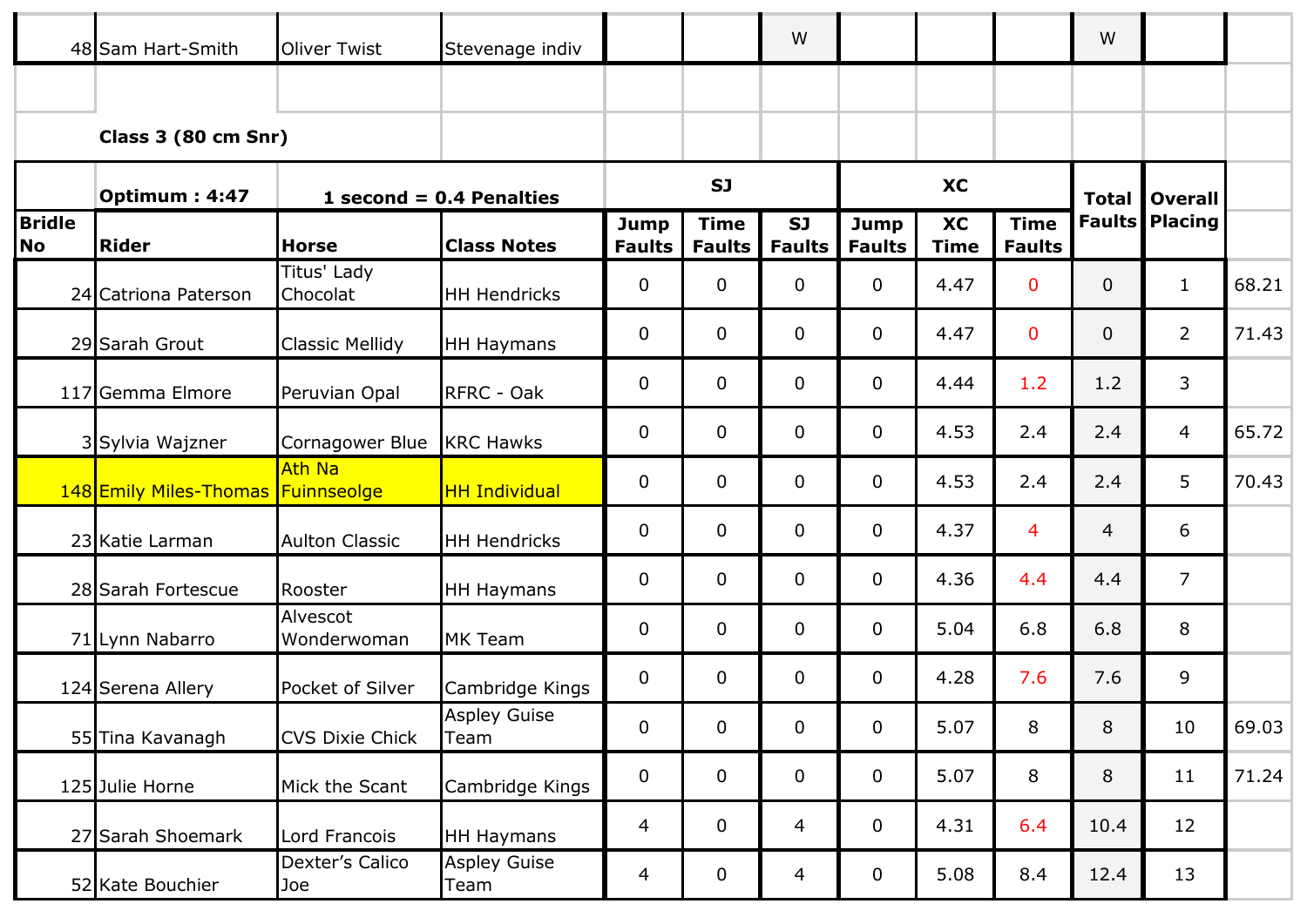| 78 Linda Cowd              | Tommahawk                           | <b>Wittering Team</b>    | $\mathbf 0$ | $\mathbf 0$ | $\mathbf 0$    | $\mathbf 0$    | 5.19 | 12.8 | 12.8  | 14 |  |
|----------------------------|-------------------------------------|--------------------------|-------------|-------------|----------------|----------------|------|------|-------|----|--|
| 25 Emily Dickson           | <b>IMPERIAL BOND</b><br><b>GIRL</b> | <b>HH Hendricks</b>      | 12          | $\mathbf 0$ | 12             | $\overline{0}$ | 4.5  | 1.2  | 13.2  | 15 |  |
| 118 Suzanne Clover         | <b>Westoak Magic</b>                | <b>Cambridge Trinity</b> | 0           | $\mathbf 0$ | $\mathbf 0$    | $\overline{0}$ | 5.22 | 14   | 14    | 16 |  |
| 8 Victoria Newitt          | <b>Counting Stars</b>               | <b>KRC Hawks</b>         | 8           | $\mathbf 0$ | 8              | $\mathbf 0$    | 5.21 | 13.6 | 21.6  | 17 |  |
| 79 Debbie Robinson         | Rainbow Star                        | <b>Wittering Team</b>    | $\mathbf 0$ | $\mathbf 0$ | $\mathbf 0$    | $\overline{0}$ | 5.42 | 22   | 22    | 18 |  |
| 99 Maisie Swain            | <b>Marlon Brandow</b>               | Shillington Team         | $\mathbf 0$ | $\mathbf 0$ | $\mathbf 0$    | $\mathbf 0$    | 5.48 | 24.4 | 24.4  | 19 |  |
| 21 Kylie Carter            | Dewie                               | <b>KRC Eagles</b>        | 4           | $\mathbf 0$ | 4              | $\mathbf 0$    | 5.47 | 24   | 28    | 20 |  |
| 123 Heather Mussett        | Commanche<br>Finale                 | Cambridge Kings          | 8           | 3           | 11             | 20             | 4.54 | 2.8  | 33.8  | 21 |  |
| 26 Emma Julian             | Little Irish Magic                  | <b>HH Hendricks</b>      | 4           | $\mathbf 0$ | $\overline{4}$ | 20             | 5.16 | 11.6 | 35.6  | 22 |  |
| 77 Claire Tunnard          | Gemster                             | <b>Wittering Team</b>    | $\mathbf 0$ | $\mathbf 0$ | $\mathbf 0$    | 20             | 5.42 | 22   | 42    | 23 |  |
| 57 Sarah Baverstock        | Poppy's Silver<br>Dream             | <b>Bozeat Team</b>       | 0           | $\mathbf 0$ | $\mathbf 0$    | 40             | 5.2  | 13.2 | 53.2  | 24 |  |
| 121 Verena Waddington Lady | Tasheena's Foxy                     | Cambridge Trinity        | 4           | $\mathbf 0$ | 4              | 40             | 5.13 | 10.4 | 54.4  | 25 |  |
| 100 Stephenie Staples      | Lara                                | Shillington Team         | 8           |             | 8              | 20             | 6.02 | 30   | 58    | 26 |  |
| 69 Abby Palk               | Lan Chisholm                        | <b>MK Team</b>           | $\mathbf 0$ | $\mathbf 0$ | $\mathbf 0$    | 40             | 5.4  | 21.2 | 61.2  | 27 |  |
| 30 Samantha Marsh          | Goldwings Juvana HH Haymans         |                          | 4           | 26          | 30             | 40             | 6.11 | 33.6 | 103.6 | 28 |  |
| 7 Katie Evans              | Flynn                               | <b>KRC Eagles</b>        | E           |             | E              |                |      |      | E     |    |  |
| 53 Harriet Hughes          | Hare Park Parsnip Team              | <b>Aspley Guise</b>      | 0           | $\mathbf 0$ | $\mathbf 0$    | E              |      |      | E     |    |  |
| 119 Georgina Morris        | Bounce                              | Cambridge Trinity        | Ε           |             | Е              |                |      |      | E     |    |  |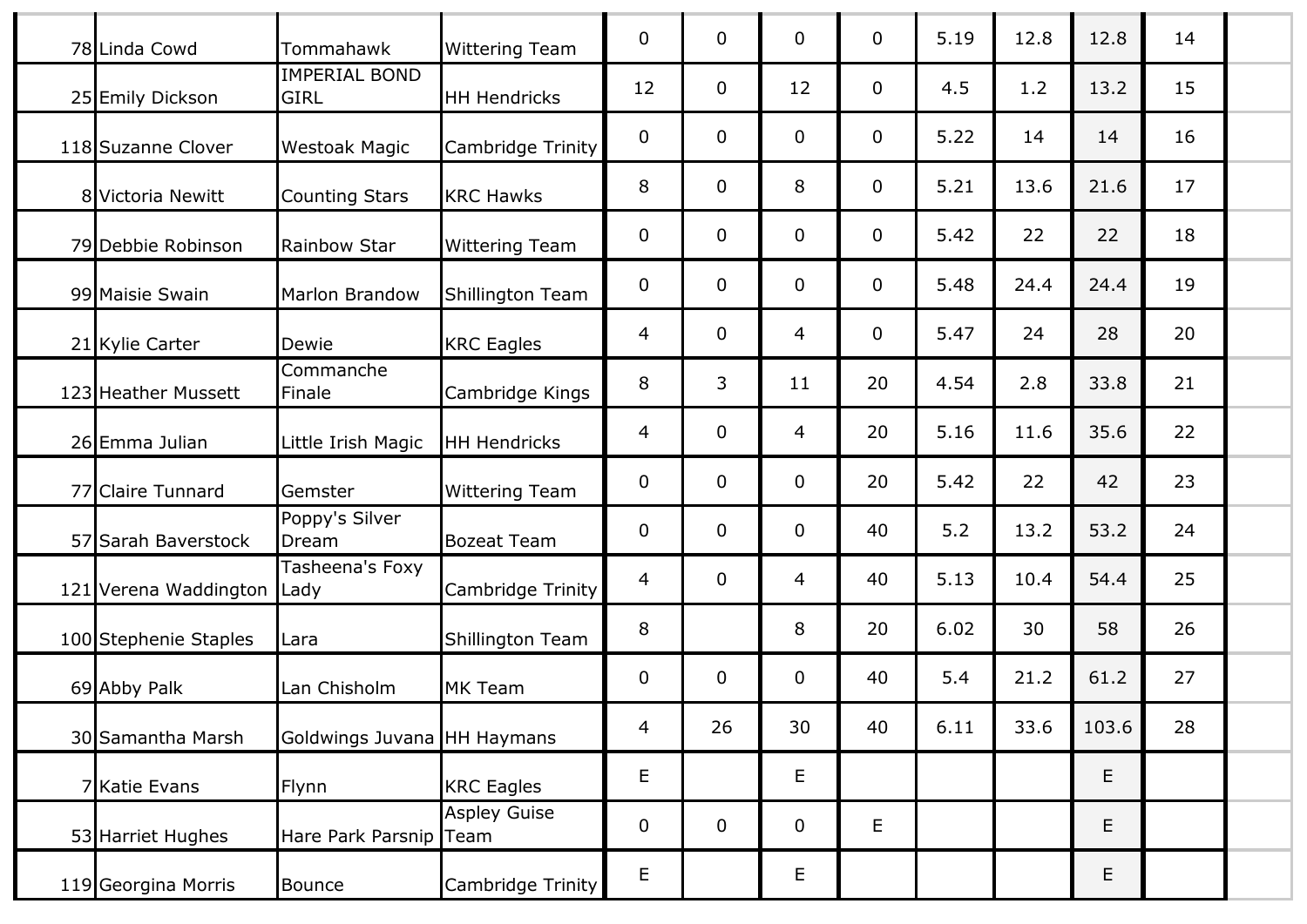| 2 Hayley Dolby                           | Pendancer Mickey<br><b>Bricks</b> | <b>KRC Eagles</b>           | 4           | 18             | 22          | E            |  | $\mathsf E$  |  |
|------------------------------------------|-----------------------------------|-----------------------------|-------------|----------------|-------------|--------------|--|--------------|--|
| 4 Allison Bousfield                      | ZANZI                             | <b>KRC Hawks</b>            | $\mathbf 0$ | $\overline{0}$ | $\mathbf 0$ | E            |  | E            |  |
| 70 Sarah Billingham                      | Fern                              | <b>MK Team</b>              | E           |                | E           |              |  | E            |  |
| 54 Nikki O'Neil                          | Tirnanog                          | <b>Aspley Guise</b><br>Team | 12          | 14             | 26          | E            |  | E            |  |
| 12 Gail Wilcox                           | Oyster                            | <b>KRC Eagles</b>           | 12          | 36             | 48          | E            |  | E            |  |
| 60 Cody Manley                           | Flyer                             | <b>Bozeat Team</b>          | 12          | 27             | 39          | E            |  | E            |  |
| 122 Sophie Morris                        | Tinkerbell                        | Cambridge Kings             | $\mathbf 0$ | $\mathbf 0$    | $\mathbf 0$ | $\mathsf{R}$ |  | $\mathsf{R}$ |  |
| 113 Emily Bell                           | <b>Backley Optimus</b><br>Prime   | RFRC - Oak                  |             |                | $\mathbf 0$ |              |  | W            |  |
| 58 Sally Zarwalski                       | A shot in the dark Bozeat Team    |                             |             |                | $\mathbf 0$ |              |  | W            |  |
| 59 Mia Tansur                            | <b>Auburn Ted</b>                 | <b>Bozeat Team</b>          |             |                | $\mathbf 0$ |              |  | W            |  |
| 120 Justine Guy-Pinkley ILPH Christopher |                                   | Cambridge Trinity           |             |                | $\mathbf 0$ |              |  | W            |  |
| 127 Tbc Tbc                              | <b>TBC</b>                        | RFRC - Oak TBC              |             |                | $\mathbf 0$ |              |  | W            |  |
| 101 Georgie Spinks                       | <b>TBA</b>                        | Shillington Team            |             |                | $\mathbf 0$ |              |  | W            |  |
| 20 Naomi Sheppard                        | Tweedy                            | <b>KRC Hawks</b>            |             |                | $\mathbf 0$ |              |  | W            |  |
| 102 Jess May Clarke                      | Sidney                            | Shillington Team            |             |                | $\mathbf 0$ |              |  | W            |  |
| $149$ TBC                                | <b>TBC</b>                        | MK Team                     |             |                | $\mathbf 0$ |              |  | W            |  |
| $127$ TBC                                | <b>TBC</b>                        | RFRC - Oak TBC              |             |                | $\mathbf 0$ |              |  | W            |  |
| $150$ TBC                                | <b>TBC</b>                        | <b>Wittering Team</b>       |             |                |             |              |  | W            |  |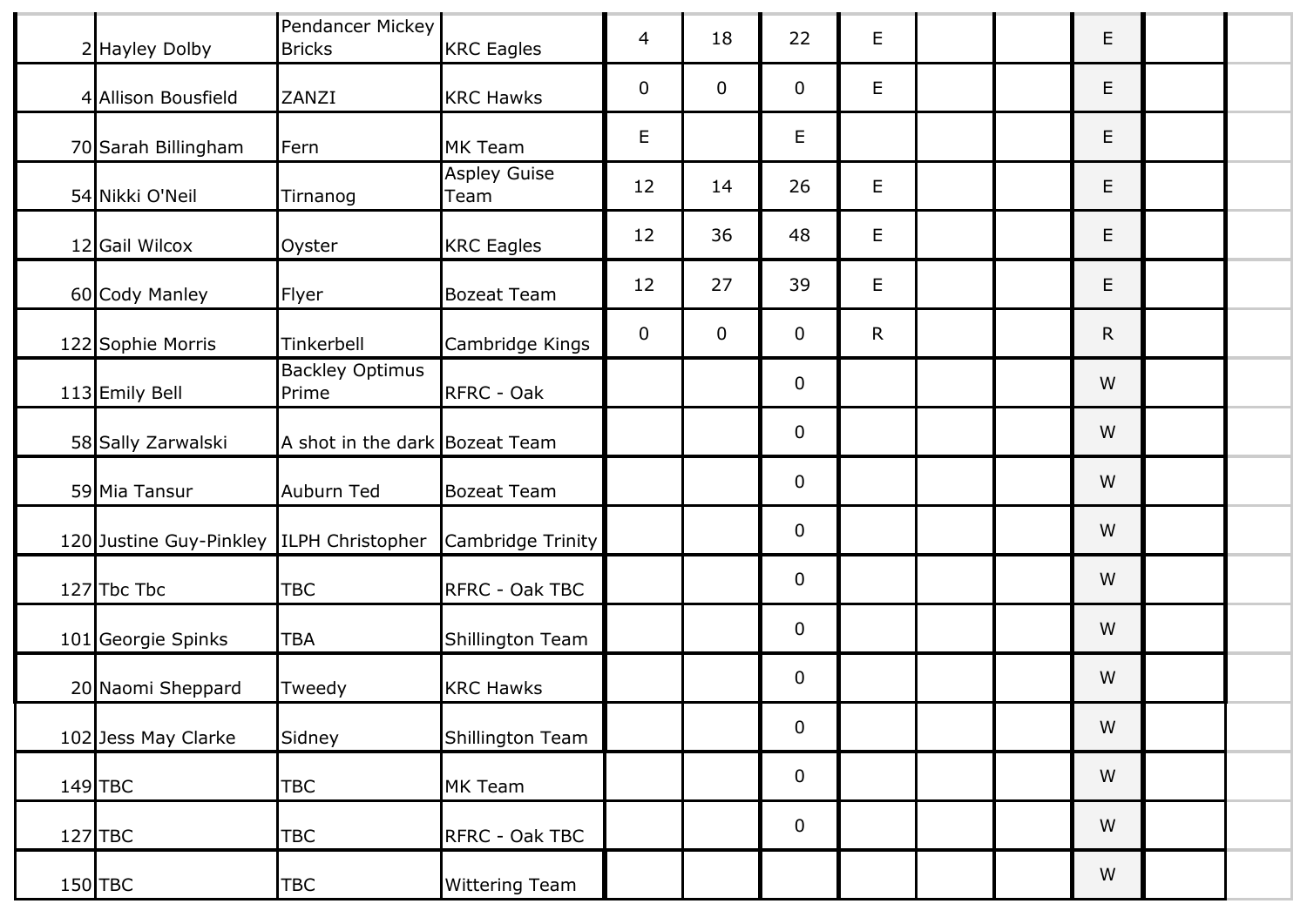|                            | Class 4 (90 cm Jnr)   |                                   |                            |                       |                              |                            |                       |                          |                              |                |                  |
|----------------------------|-----------------------|-----------------------------------|----------------------------|-----------------------|------------------------------|----------------------------|-----------------------|--------------------------|------------------------------|----------------|------------------|
|                            | Optimum: 4:47         |                                   | 1 second = $0.4$ Penalties |                       | <b>SJ</b>                    |                            |                       | <b>XC</b>                |                              | <b>Total</b>   | <b>Overall</b>   |
| <b>Bridle</b><br><b>No</b> | Rider                 | <b>Horse</b>                      | <b>Class Notes</b>         | Jump<br><b>Faults</b> | <b>Time</b><br><b>Faults</b> | <b>SJ</b><br><b>Faults</b> | Jump<br><b>Faults</b> | <b>XC</b><br><b>Time</b> | <b>Time</b><br><b>Faults</b> |                | Faults   Placing |
|                            | 96 Katie Johnson      | Cococabana<br>Sunrise             | Shillington Team           | $\overline{0}$        | $\mathbf 0$                  | $\overline{0}$             | $\overline{0}$        | 4.44                     | 1.2                          | 1.2            | $\mathbf{1}$     |
|                            | 50 Zoe Brown          | <b>Pipers Tune</b>                | Stevenage<br>Individual    | $\overline{0}$        | $\overline{0}$               | $\overline{0}$             | $\mathbf 0$           | 4.06                     | $\overline{2}$               | $\overline{2}$ | $\overline{2}$   |
|                            | 129 Eleanor Broadley  | amberleigh<br>mouse               | RFRC - Individual          | $\overline{0}$        | $\mathbf 0$                  | $\overline{0}$             | $\mathbf 0$           | 5.02                     | 6                            | 6              | 3                |
|                            | 19 Charlotte Sheppard | Layla                             | <b>KRC</b> Individual      | $\overline{0}$        | $\mathbf 0$                  | $\overline{0}$             | $\mathbf 0$           | 4.23                     | 9.6                          | 9.6            | $\overline{4}$   |
|                            | 95 Kitty Ashpole      | Ruby Fire Fox                     | Shillington Team           | $\overline{0}$        | $\mathbf 0$                  | $\overline{0}$             | 20                    | 5.02                     | 6                            | 26             | 5                |
|                            | 66 Ruby Loveder       | Tubbervale<br>bruader             | Bozeat individual          | 12                    | $\mathbf 0$                  | 12                         | 20                    | 5.17                     | 12                           | 44             | 6                |
|                            | 98 Poppy Grovestock   | <b>Black Beauty's</b><br>Boy      | Shillington Team           | $\overline{4}$        | $\mathbf 0$                  | $\overline{4}$             | 20                    | 5.55                     | 27.2                         | 51.2           | $\overline{7}$   |
|                            | 65 Emily Jane Griggs  | Kissemmie Dylan                   | Bozeat individual          | 16                    | 17                           | 33                         | 60                    | 5.39                     | 20.8                         | 113.8          | 8                |
|                            | 68 Teagan Summers     | Trebra Luck                       | <b>MK Individual</b>       | $\overline{4}$        | $\overline{0}$               | $\overline{4}$             | E                     |                          |                              | E              |                  |
|                            | 97 Libby Bunyan       | Crevenagh Clover Shillington Team |                            | 8                     | $\mathbf 0$                  | 8                          | E                     |                          |                              | E              |                  |
|                            | 49 Zoe Brown          | <b>Cheshire Rose</b><br>Aran      | Stevenage<br>Individual    |                       |                              | W                          |                       |                          |                              | W              |                  |
|                            |                       |                                   |                            |                       |                              |                            |                       |                          |                              |                |                  |
|                            |                       |                                   |                            |                       |                              |                            |                       |                          |                              |                |                  |
|                            |                       |                                   |                            |                       |                              |                            |                       |                          |                              |                |                  |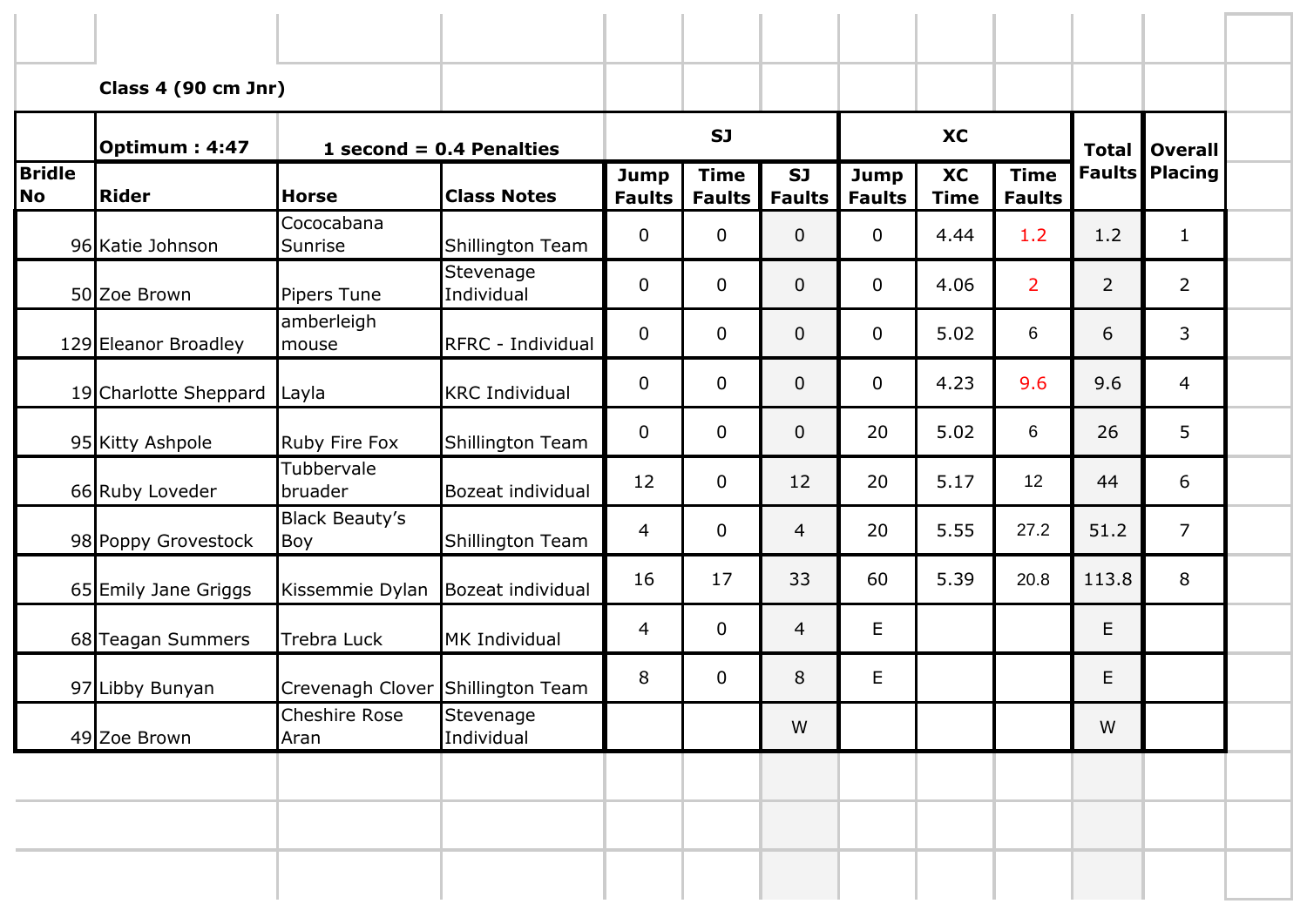|                            | Class (90 cm Snr)               |                                         |                            |                       |                              |                            |                       |                          |                              |                |                |       |
|----------------------------|---------------------------------|-----------------------------------------|----------------------------|-----------------------|------------------------------|----------------------------|-----------------------|--------------------------|------------------------------|----------------|----------------|-------|
|                            | Optimum: 4:47                   |                                         | 1 second = $0.4$ Penalties |                       | <b>SJ</b>                    |                            |                       | <b>XC</b>                |                              | <b>Total</b>   | <b>Overall</b> |       |
| <b>Bridle</b><br><b>No</b> | <b>Rider</b>                    | <b>Horse</b>                            | <b>Class Notes</b>         | Jump<br><b>Faults</b> | <b>Time</b><br><b>Faults</b> | <b>SJ</b><br><b>Faults</b> | Jump<br><b>Faults</b> | <b>XC</b><br><b>Time</b> | <b>Time</b><br><b>Faults</b> | <b>Faults</b>  | <b>Placing</b> |       |
|                            | 5 Bridget Herdman               | Kenny's Lad                             | <b>KRC Kestrels</b>        | $\mathbf 0$           | $\mathbf 0$                  | $\overline{0}$             | 0                     | 4.49                     | 0.8                          | 0.8            | $\mathbf{1}$   |       |
|                            | 80 Kerry Dean                   | Prince of Gdansk                        | <b>Wittering Team</b>      | $\mathbf 0$           | $\mathbf 0$                  | $\mathbf 0$                | $\mathbf 0$           | 4.44                     | 1.2                          | 1.2            | $\overline{2}$ | 69.18 |
|                            | 37 Emma Roughton                | Hawkerbays<br>Armani Diamonds HH Hepple |                            | $\mathbf 0$           | $\mathbf 0$                  | $\overline{0}$             | 0                     | 4.5                      | 1.2                          | 1.2            | 3              | 73.03 |
|                            | 135 Claire Elbrow               | Castleplunkett<br><b>Blaze</b>          | Cambridge<br>Pembroke      | $\mathbf 0$           | $\overline{0}$               | $\overline{0}$             | 0                     | 4.42                     | $\overline{2}$               | $\overline{2}$ | 4              | 61    |
|                            | 126 Polly Taylor                | <b>Secret Passion</b>                   | Cambridge<br>Downing       | $\mathbf 0$           | $\mathbf 0$                  | $\overline{0}$             | $\mathbf 0$           | 4.52                     | $\overline{2}$               | $\overline{2}$ | 5              | 63.91 |
|                            | 134 Stephen Plumb               | Poacher Tom                             | Cambridge<br>Pembroke      | $\mathbf 0$           | $\overline{0}$               | $\overline{0}$             | $\mathbf 0$           | 4.55                     | 3.2                          | 3.2            | 6              |       |
|                            | 6 Sophie Robbins                | <b>Suskie</b>                           | <b>KRC Falcons</b>         | $\mathbf 0$           | $\overline{0}$               | $\overline{0}$             | $\mathbf 0$           | 4.37                     | 4                            | $\overline{4}$ | 7              |       |
|                            | 63 Harriet Ensor-Clinch Beamish |                                         | <b>Bozeat Team</b>         | 4                     | $\mathbf 0$                  | 4                          | $\boldsymbol{0}$      | 4.51                     | 1.6                          | 5.6            | 8              |       |
|                            | 32 Kat Marshall                 | Ballyfruit Jay Jay                      | <b>HH Hedgehog</b>         | 4                     | $\mathbf 0$                  | $\overline{4}$             | $\overline{0}$        | 4.42                     | $\overline{2}$               | 6              | 9              |       |
|                            | 131 Sarah Norman                | L-Jewel's Dream<br>Girl                 | Cambridge<br>Downing       | $\mathbf 0$           | 3                            | 3                          | 0                     | 4.58                     | 4.4                          | 7.4            | 10             |       |
|                            | 130 Ella Crook                  | Loghnatousa<br>Kimberley                | Cambridge<br>Downing       | $\mathbf 0$           | $\mathbf 0$                  | $\mathbf 0$                | 0                     | 5.13                     | 10.4                         | 10.4           | 11             |       |
|                            | 13 Laura Wilcox                 | Jesmond Trinket                         | <b>KRC Kestrels</b>        | $\bf{0}$              | 11                           | 11                         | $\pmb{0}$             | 4.47                     | $\pmb{0}$                    | 11             | 12             |       |
|                            | 141 Samantha Bennett            | <b>Sand Dollar</b>                      | Cambridge<br>Pembroke      | 4                     | $\mathbf 0$                  | 4                          | $\boldsymbol{0}$      | 5.06                     | 7.6                          | 11.6           | 13             |       |
|                            | 33 Tanya Puk                    | Eibh'n Abbie                            | HH Hedgehog                |                       |                              | $\mathbf 0$                | $\mathbf 0$           |                          | 12                           | 12             | 14             |       |
|                            | 11 Lorna Benfield               | Noah                                    | <b>KRC Falcons</b>         | 4                     | 5                            | 9                          | $\pmb{0}$             | 4.57                     | $\overline{4}$               | 13             | 15             |       |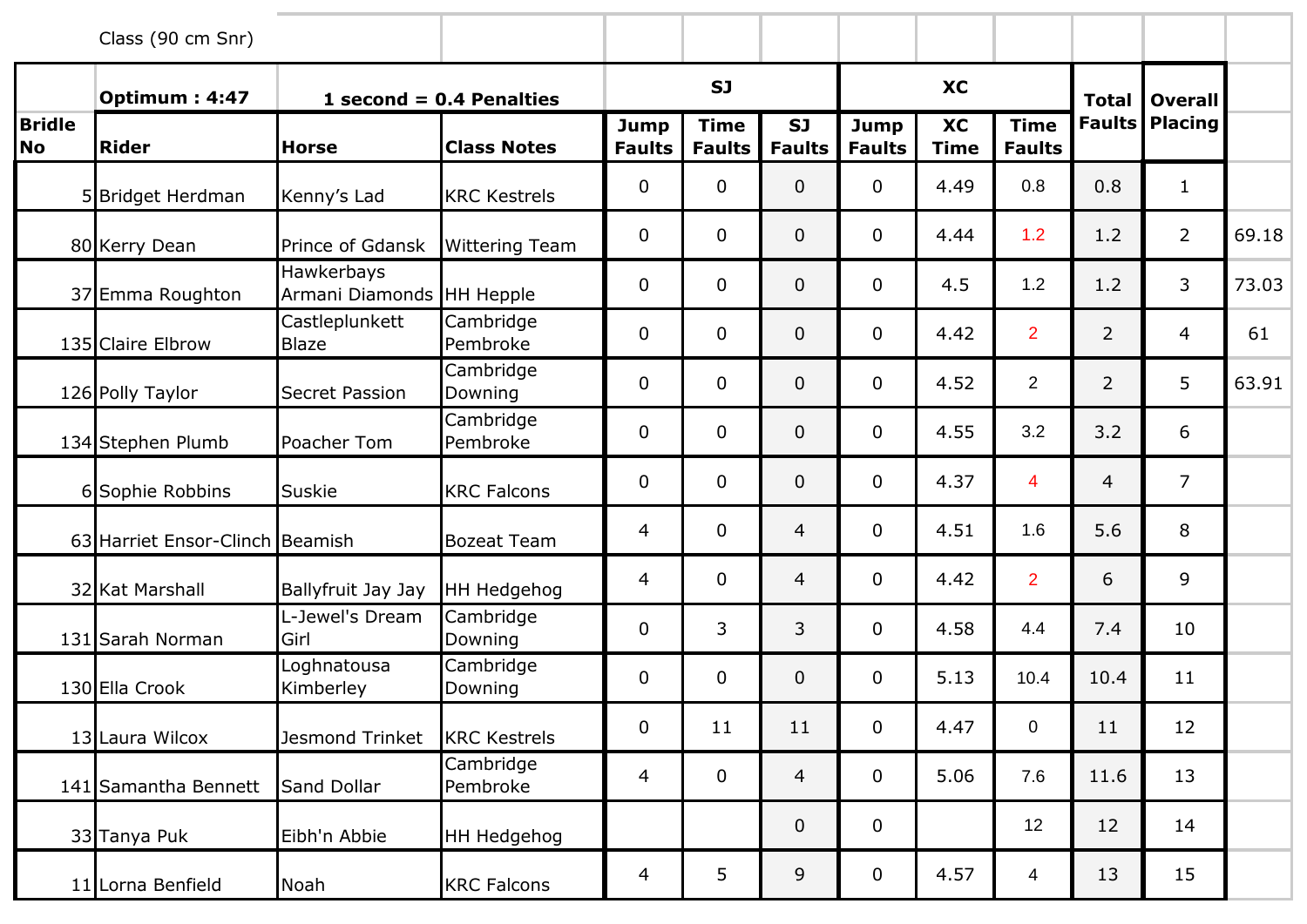|                | 31 Lauren Brant                        | Lissan Heidi           | HH Hedgehog             | 4           | $\mathbf 0$ | $\overline{4}$ | $\mathbf 0$ | 5.1  | 9.2  | 13.2  | 16 |  |
|----------------|----------------------------------------|------------------------|-------------------------|-------------|-------------|----------------|-------------|------|------|-------|----|--|
|                | 61 Emma Eales                          | The boy rock           | <b>Bozeat Team</b>      | $\mathbf 0$ | $\mathbf 0$ | $\overline{0}$ | $\mathbf 0$ | 5.24 | 14.8 | 14.8  | 17 |  |
|                | 10 Penny Hipwell                       | Cool Amberalka         | <b>KRC Kestrels</b>     | 12          | $\mathbf 0$ | 12             | $\mathbf 0$ | 5.02 | 6    | 18    | 18 |  |
|                | 128 Nuala Hemington                    | Oscar                  | Cambridge<br>Downing    | $\mathbf 0$ | $\mathbf 0$ | $\mathbf 0$    | 20          | 5    | 5.2  | 25.2  | 19 |  |
|                | 133 Rachel Casbon                      | <b>BURJ HATTA</b>      | Cambridge<br>Pembroke   | $\mathbf 0$ | $\pmb{0}$   | $\overline{0}$ | 20          | 5.02 | 6    | 26    | 20 |  |
|                | 38 Emma Peacock                        | Molly                  | <b>HH Hepple</b>        | $\mathbf 0$ | $\mathbf 0$ | $\overline{0}$ | $\mathbf 0$ | 5.53 | 26.4 | 26.4  | 21 |  |
|                | To be confirmed To<br>151 be confirmed | <b>TBC</b>             | <b>Keysoe Kestrels</b>  | 8           | 0           | 8              | 20          | 5.55 | 27.2 | 55.2  | 22 |  |
|                | 82 Sarah Hellyer                       | Ace High               | <b>Wittering Team</b>   | $\mathbf 0$ | $\mathbf 0$ | $\overline{0}$ | 40          | 6.55 | 51.2 | 91.2  | 23 |  |
|                | 35 alison jones                        | Maesmynch<br>velvet    | <b>HH Hepple</b>        | 4           | 56          | 60             | 20          | 5.39 | 20.8 | 100.8 | 24 |  |
|                | 22 Amber Stone                         | D'ablo                 | <b>Bozeat Team</b>      | $\mathbf 0$ | $\mathbf 0$ | $\overline{0}$ | E           |      |      | E     |    |  |
| 103 Tilly Gill |                                        | Longwood Mr<br>Diamond | Shillington Team        | E           |             | E              |             |      |      | E     |    |  |
|                | 104 Emilia Hodgson                     | <b>Happy Easter</b>    | Shillington Team        | E           |             | E              |             |      |      | E.    |    |  |
|                | 81 Nikki Webb                          | <b>Barney</b>          | <b>Wittering Team</b>   | $\mathbf 0$ | 0           | $\overline{0}$ | E           |      |      | E     |    |  |
|                | 62 Jodie Rea                           | Cavello III            | <b>Bozeat Team</b>      | 4           | 0           | $\overline{4}$ | E           |      |      | E     |    |  |
|                | 17 Emily Meredith                      | Icarlos                | <b>KRC Falcons</b>      | E           |             | E              |             |      |      | E     |    |  |
|                | 18 Laura Douty                         | Lady Lilly             | <b>KRC Falcons</b>      | $\mathbf 0$ | $\mathbf 0$ | $\overline{0}$ | E           |      |      | E     |    |  |
|                | 74 Laura Barber                        | Skyhill Talisman       | <b>MK Individual</b>    | $\mathbf 0$ | $\mathbf 0$ | $\overline{0}$ | E           |      |      | E     |    |  |
|                | 47 Catherine Tuke                      | Ballybanagher<br>Champ | Stevenage<br>Individual |             |             | ${\sf W}$      |             |      |      | W     |    |  |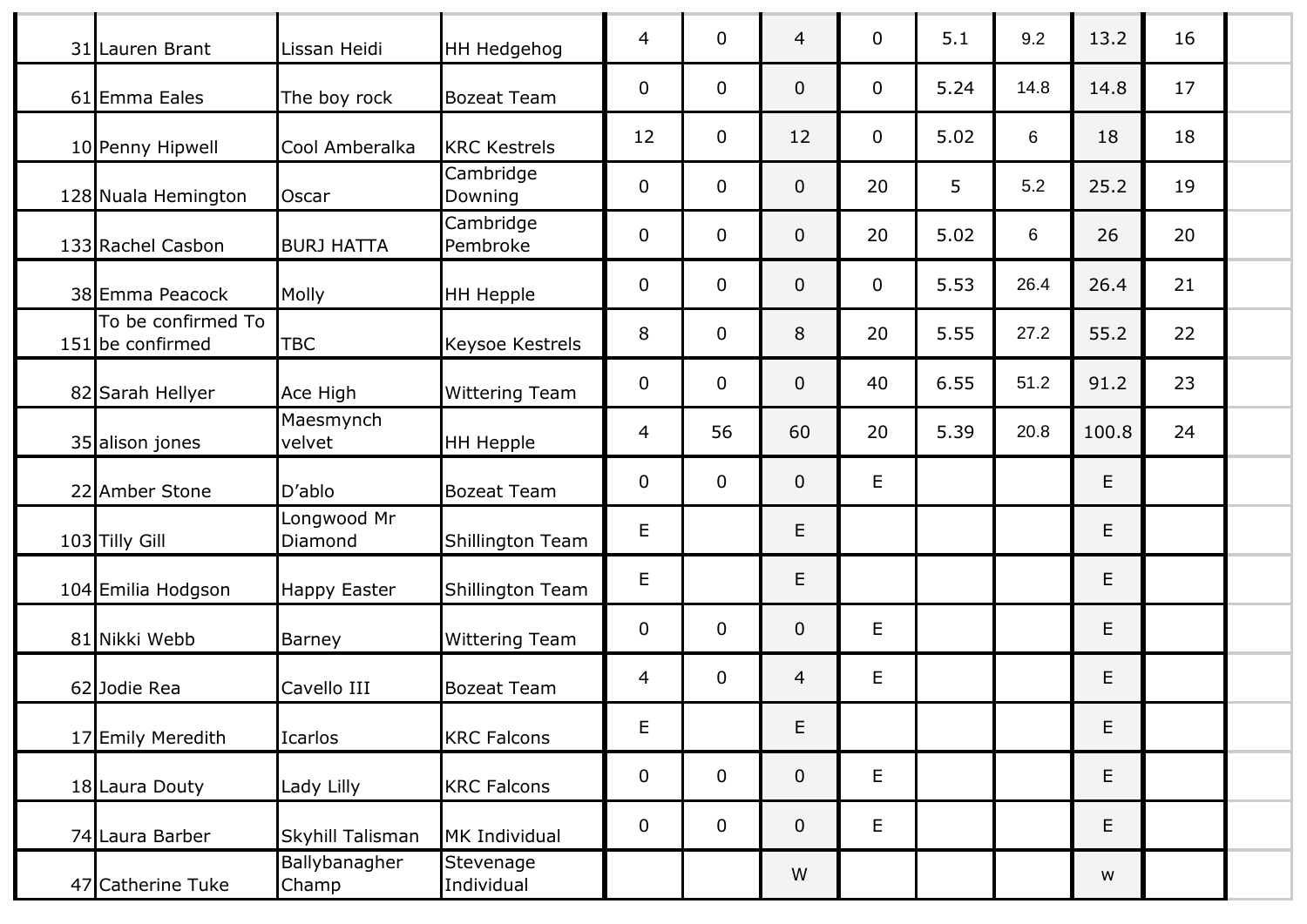| <b>Bridle</b><br><b>No</b> | <b>Class 7 (100 cm Snr)</b><br><b>Rider</b> | <b>Optimum: 5:13</b><br><b>Horse</b>  | 1 second = $0.4$<br><b>Penalties</b><br><b>Class Notes</b> | Jump<br><b>Faults</b> | <b>SJ</b><br><b>Time</b><br><b>Faults</b> | <b>SJ</b><br><b>Faults</b> | <b>Jump</b><br><b>Faults</b> | <b>XC</b><br><b>XC</b><br><b>Time</b> | <b>Time</b><br><b>Faults</b> | <b>Total</b> | <b>Overall</b><br><b>Faults Placing</b> |
|----------------------------|---------------------------------------------|---------------------------------------|------------------------------------------------------------|-----------------------|-------------------------------------------|----------------------------|------------------------------|---------------------------------------|------------------------------|--------------|-----------------------------------------|
|                            |                                             |                                       |                                                            |                       |                                           |                            |                              |                                       |                              |              |                                         |
|                            |                                             |                                       |                                                            |                       |                                           |                            |                              |                                       |                              |              |                                         |
|                            |                                             |                                       |                                                            |                       |                                           |                            |                              |                                       |                              |              |                                         |
|                            | 132 Georgie Jones                           | Scarlet                               | RFRC - Individual                                          | $\mathbf 0$           | $\mathbf 0$                               | $\mathbf 0$                | E                            | 4.31                                  | 16.8                         | E            |                                         |
|                            | 143 Scarlett Bracey                         | Sun Wild Life<br><b>West Beechill</b> | Shillington Ind                                            | 12                    | $\mathbf 0$                               | 12                         | $\overline{0}$               | 5.21                                  | 3.2                          | 15.2         | $\overline{2}$                          |
|                            | 86 Erin Braybrooke                          | Mr Maurus                             | Cambridge                                                  | $\mathbf 0$           | $\mathbf 0$                               | $\mathbf 0$                | $\mathbf 0$                  | 5.26                                  | 5.2                          | 5.2          | $\mathbf{1}$                            |
| <b>Bridle</b><br><b>No</b> | <b>Rider</b>                                | <b>Horse</b>                          | <b>Class Notes</b>                                         | Jump<br><b>Faults</b> | <b>Time</b><br><b>Faults</b>              | <b>SJ</b><br><b>Faults</b> | <b>Jump</b><br><b>Faults</b> | <b>XC</b><br><b>Time</b>              | <b>Time</b><br><b>Faults</b> |              | <b>Faults Placing</b>                   |
|                            | Class 6 (100 cm Jnr)                        | <b>Optimum: 5:13</b>                  | $1$ second = $0.4$<br><b>Penalties</b>                     |                       | <b>SJ</b>                                 |                            |                              | <b>XC</b>                             |                              | <b>Total</b> | <b>Overall</b>                          |
|                            |                                             |                                       |                                                            |                       |                                           |                            |                              |                                       |                              |              |                                         |
|                            |                                             |                                       |                                                            |                       |                                           |                            |                              |                                       |                              |              |                                         |
|                            | To be confirmed To<br>152 be confirmed      | <b>TBC</b>                            | Shillington Team                                           |                       |                                           | W                          |                              |                                       |                              |              |                                         |
|                            | 83 Kate Wallett                             | Cassanova King                        | <b>Wittering Team</b>                                      |                       |                                           | W                          |                              |                                       |                              | W            |                                         |
|                            | 34 Sam Morgan                               | Morning Star                          | <b>HH Hedgehog</b>                                         |                       |                                           | W                          |                              |                                       |                              | W            |                                         |
|                            | 105 Lizzie Dodd                             | Leestone bassom<br>lady               | Shillington Team                                           |                       |                                           | W                          |                              |                                       |                              | W            |                                         |
|                            | 36 Chloe Wasley                             | Saporo                                | <b>HH Hepple</b>                                           |                       |                                           | W                          |                              |                                       |                              | W            |                                         |
|                            | 75 Lilli Green                              | bee le beau                           | <b>MK Individual</b>                                       |                       |                                           | W                          |                              |                                       |                              | W            |                                         |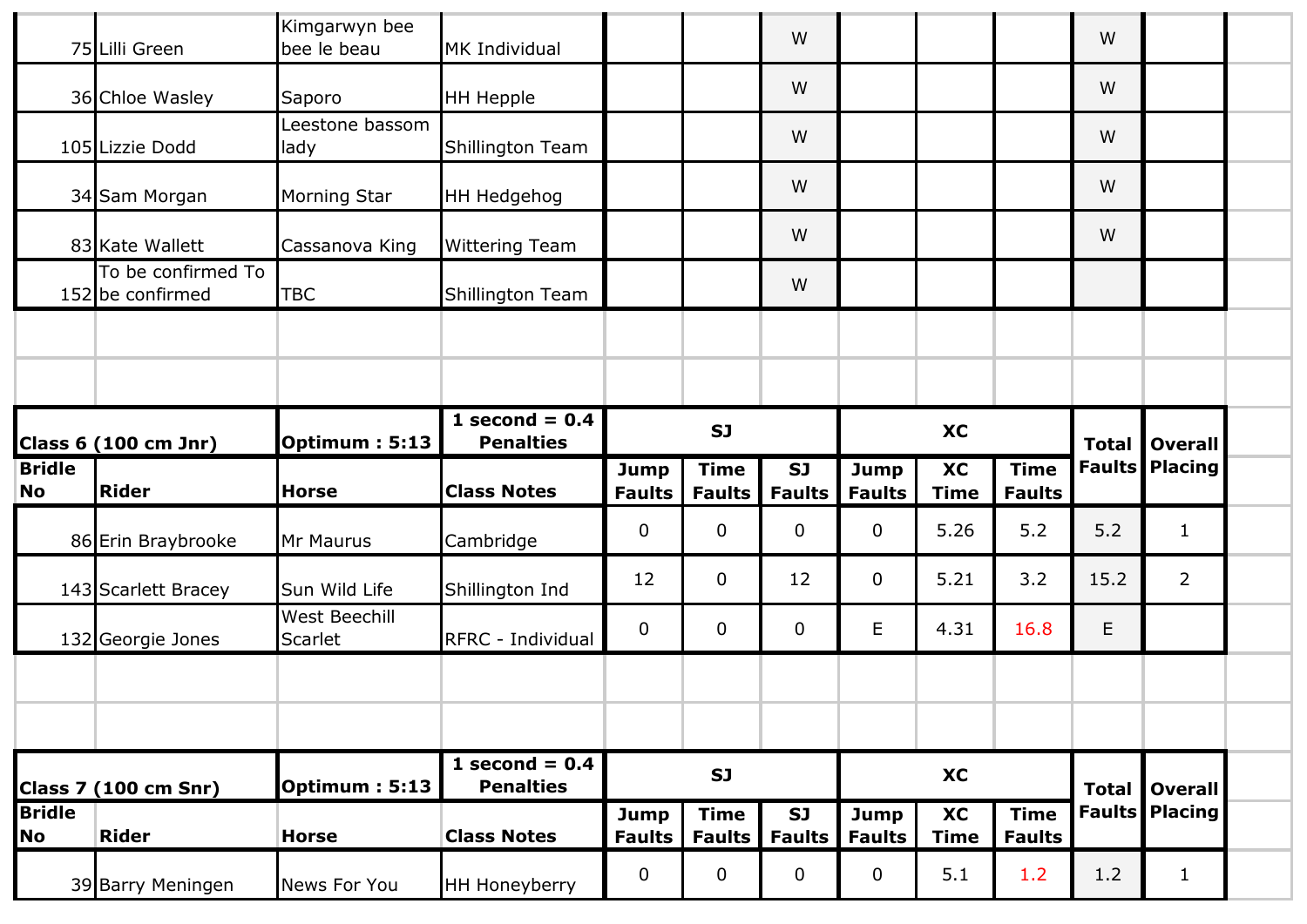| 43 Barry Meningen                 | Inesta                            | <b>HH Horsetown</b>               | 4                | $\mathbf 0$    | 4              | $\overline{0}$ | 5.13 | $\overline{0}$ | 4    | $\overline{2}$ |  |
|-----------------------------------|-----------------------------------|-----------------------------------|------------------|----------------|----------------|----------------|------|----------------|------|----------------|--|
| 16 Jo Jordan                      | Royal Diamond                     | <b>KRC</b> Individual             | $\mathbf 0$      | $\mathbf 0$    | $\overline{0}$ | $\mathbf 0$    | 5    | 5.2            | 5.2  | 3              |  |
| 140 Claire Ludeks                 | Ellie's Duke                      | <b>HH Honeyberry</b>              | 0                | $\mathbf 0$    | $\mathbf 0$    | $\overline{0}$ | 4.58 | 6              | 6    | 4              |  |
| 56 Sally-Anne Hicks               | Vent De Bise De<br>Mahy-Faux      | <b>Aspley Guise</b><br>Individual | $\boldsymbol{0}$ | $\mathbf 0$    | $\overline{0}$ | $\mathbf 0$    | 5.29 | 6.4            | 6.4  | 5              |  |
| 41 Lucy Jakes                     | Ballycoskerry<br>Golden Coast     | <b>HH Horsetown</b>               | 4                | $\mathbf 0$    | 4              | $\mathbf 0$    | 5.03 | 4              | 8    | 6              |  |
| 136 Kerry Simson                  | Go with the Flow                  | Cambridge<br>Queens               | 4                | $\mathbf 0$    | 4              | $\mathbf 0$    | 4.58 | 6              | 10   | $\overline{7}$ |  |
| 114 Paige Walker                  | Marmalade                         | RFRC - Team                       | 8                | $\overline{2}$ | 10             | $\mathbf 0$    | 5.15 | 0.8            | 10.8 | 8              |  |
| 115 Tracey Manning                | satin rose                        | <b>RFRC</b> - Team                | 4                | $\mathbf 0$    | 4              | $\mathbf 0$    | 5.32 | 7.6            | 11.6 | 9              |  |
| 42 Emily Miles-Thomas BBS Lovejoy |                                   | <b>HH Horsetown</b>               | 4                | $\overline{7}$ | 11             | $\overline{0}$ | 5.15 | 0.8            | 11.8 | 10             |  |
| 137 Sandra Morgan                 | <b>Stald Mejses</b><br>Cordel     | Cambridge<br>Queens               | 0                | $\mathbf 0$    | $\overline{0}$ | $\overline{0}$ | 5.44 | 12.4           | 12.4 | 11             |  |
| 40 Scott Carter                   | Drewmain<br>Moondancer            | <b>HH Horsetown</b>               | 0                | $\mathbf 0$    | $\mathbf 0$    | $\mathbf 0$    | 4.36 | 14.8           | 14.8 | 12             |  |
| 76 Kirsty Hayes                   | Semper Fidelis                    | MK Individual                     | $\mathbf 0$      | $\mathbf 0$    | $\overline{0}$ | 20             | 5.16 | 1.2            | 21.2 | 13             |  |
| Joanna Penlington<br>106 Brown    | Royale<br>Commission              | Shillington Team                  | E                |                |                |                |      |                | E    |                |  |
| 107 Kerry Higgs                   | Emor B                            | Shillington Team                  | 0                | $\mathbf 0$    | $\mathbf 0$    | E              |      |                | E    |                |  |
| 138 Kelly Stevenson               | The Red Ace of<br><b>Diamonds</b> | Cambridge<br>Queens               | 4                | $\mathbf 0$    | $\overline{4}$ | E              | 5.58 | 18             | E    |                |  |
| 116 Emily Hall                    | <b>Top Tottie</b>                 | RFRC - Team                       | 16               | $\mathbf 0$    | 16             | <b>RF</b>      |      |                | E    |                |  |
| 44 Sam Morgan                     | Trequite                          | HH Honeyberry                     | W                |                |                |                |      |                | W    |                |  |
| 108 Shelley Holt                  | Neptune                           | Shillington Team                  | ${\sf W}$        |                |                |                |      |                | W    |                |  |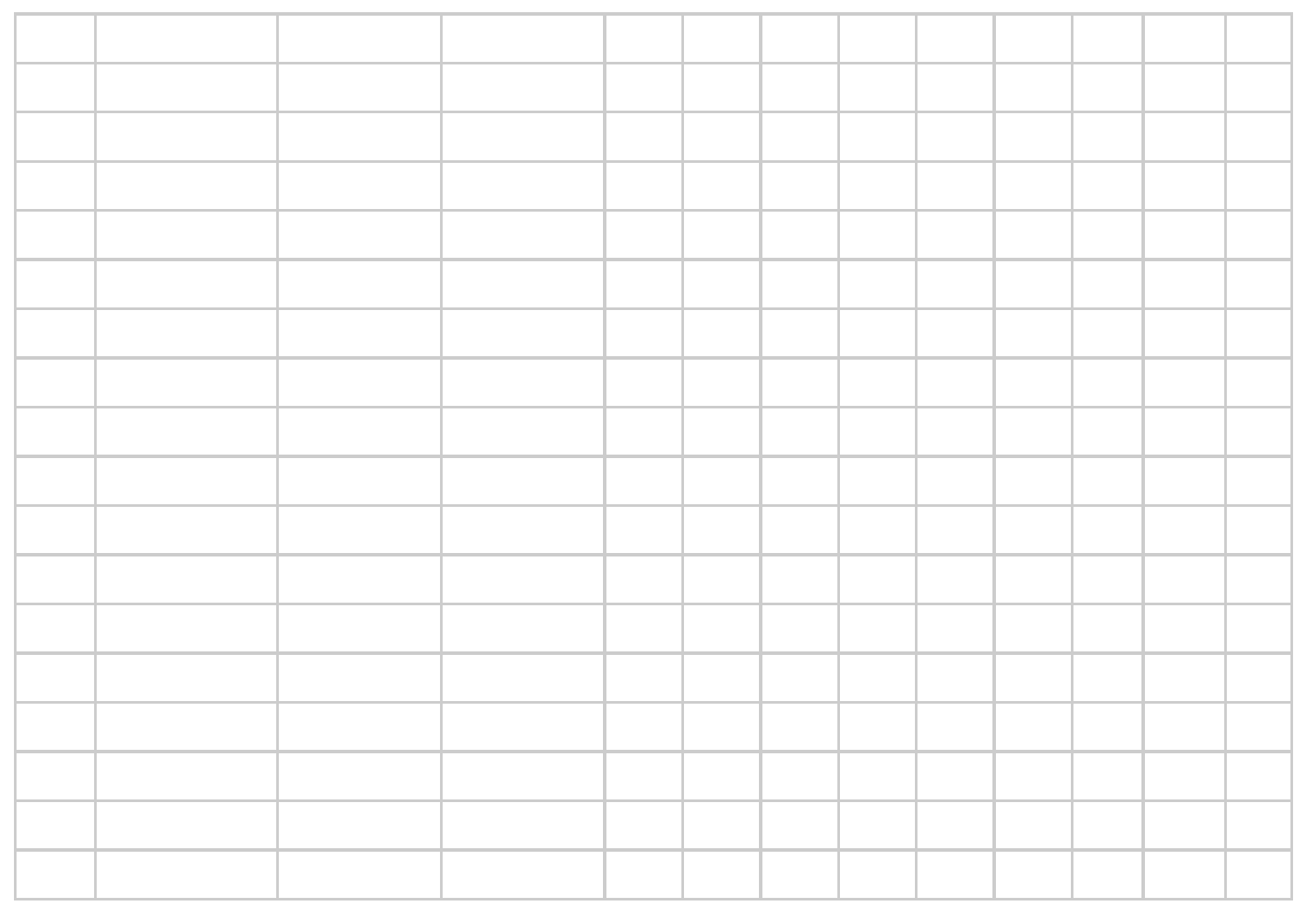| the company of the company of                | the contract of the contract of the contract of the contract of the contract of                                      |                                                                                                                 |                                                                                 |                                                  |  |  |  |  |
|----------------------------------------------|----------------------------------------------------------------------------------------------------------------------|-----------------------------------------------------------------------------------------------------------------|---------------------------------------------------------------------------------|--------------------------------------------------|--|--|--|--|
|                                              |                                                                                                                      | the contract of the contract of the contract of the contract of the contract of the contract of the contract of | the control of the control of the control of                                    | and the control of the control of the control of |  |  |  |  |
| the control of the control of the con-       |                                                                                                                      |                                                                                                                 |                                                                                 |                                                  |  |  |  |  |
| the company of the company of the            |                                                                                                                      |                                                                                                                 |                                                                                 |                                                  |  |  |  |  |
| the company of the company                   | <u> 1989 - Andrea Santa Andrea Andrea Andrea Andrea Andrea Andrea Andrea Andrea Andrea Andrea Andrea Andrea Andr</u> |                                                                                                                 |                                                                                 |                                                  |  |  |  |  |
| the control of the control of the            |                                                                                                                      |                                                                                                                 | the contract of the contract of the contract of the contract of the contract of |                                                  |  |  |  |  |
| the control of the control of                |                                                                                                                      |                                                                                                                 |                                                                                 |                                                  |  |  |  |  |
| the control of the control of the control of |                                                                                                                      |                                                                                                                 |                                                                                 | <b>Contract Contract Contract</b>                |  |  |  |  |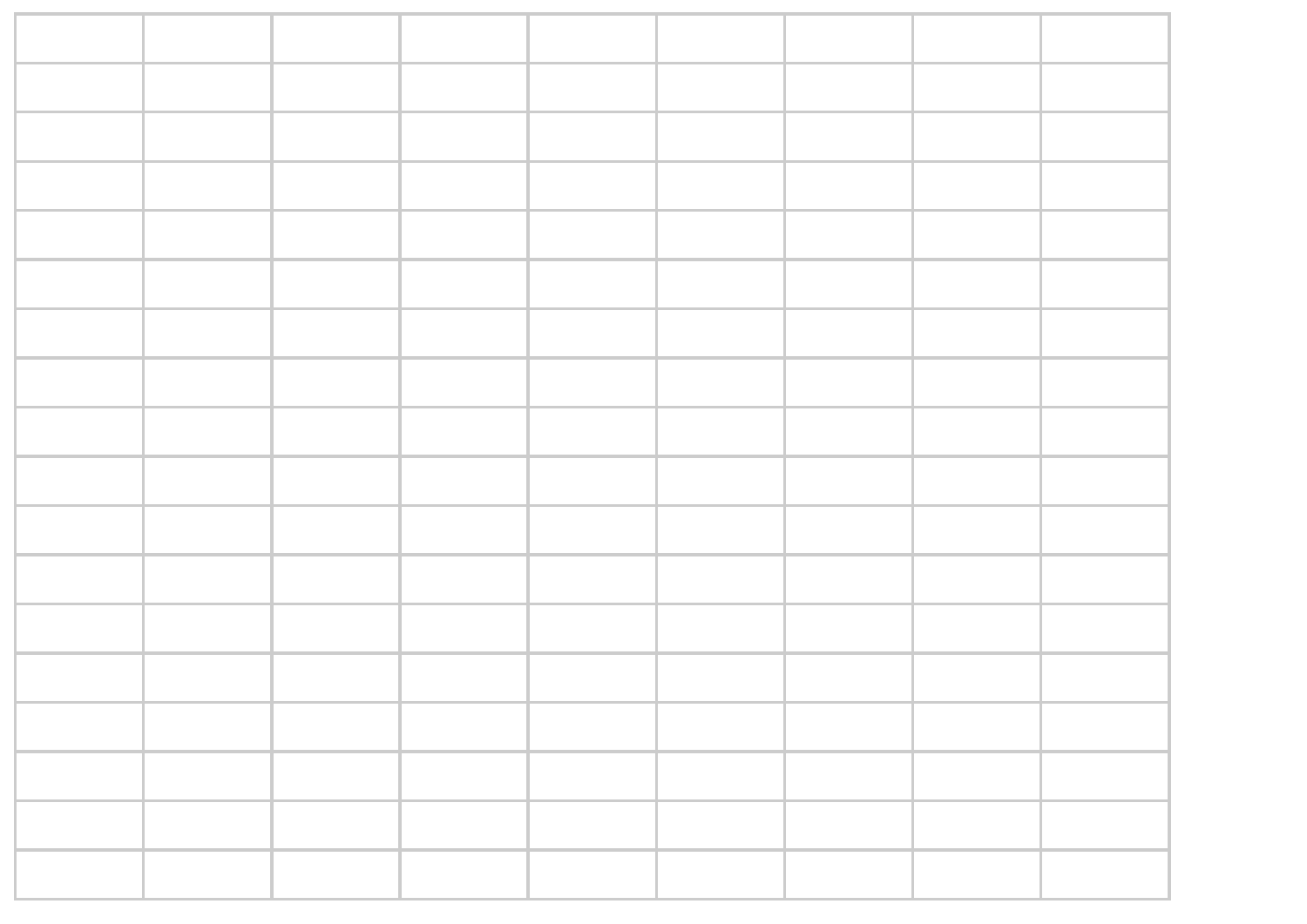| the contract of the contract of the        |                                                  |  |                                                                                |                                   |  |  |
|--------------------------------------------|--------------------------------------------------|--|--------------------------------------------------------------------------------|-----------------------------------|--|--|
|                                            |                                                  |  |                                                                                |                                   |  |  |
| <b>Contract Contract Contract Contract</b> |                                                  |  |                                                                                |                                   |  |  |
|                                            |                                                  |  |                                                                                |                                   |  |  |
|                                            |                                                  |  |                                                                                |                                   |  |  |
|                                            |                                                  |  |                                                                                |                                   |  |  |
|                                            | the control of the control of the control of the |  |                                                                                | the control of the control of the |  |  |
|                                            |                                                  |  | and the control of the control of the control of the control of the control of |                                   |  |  |